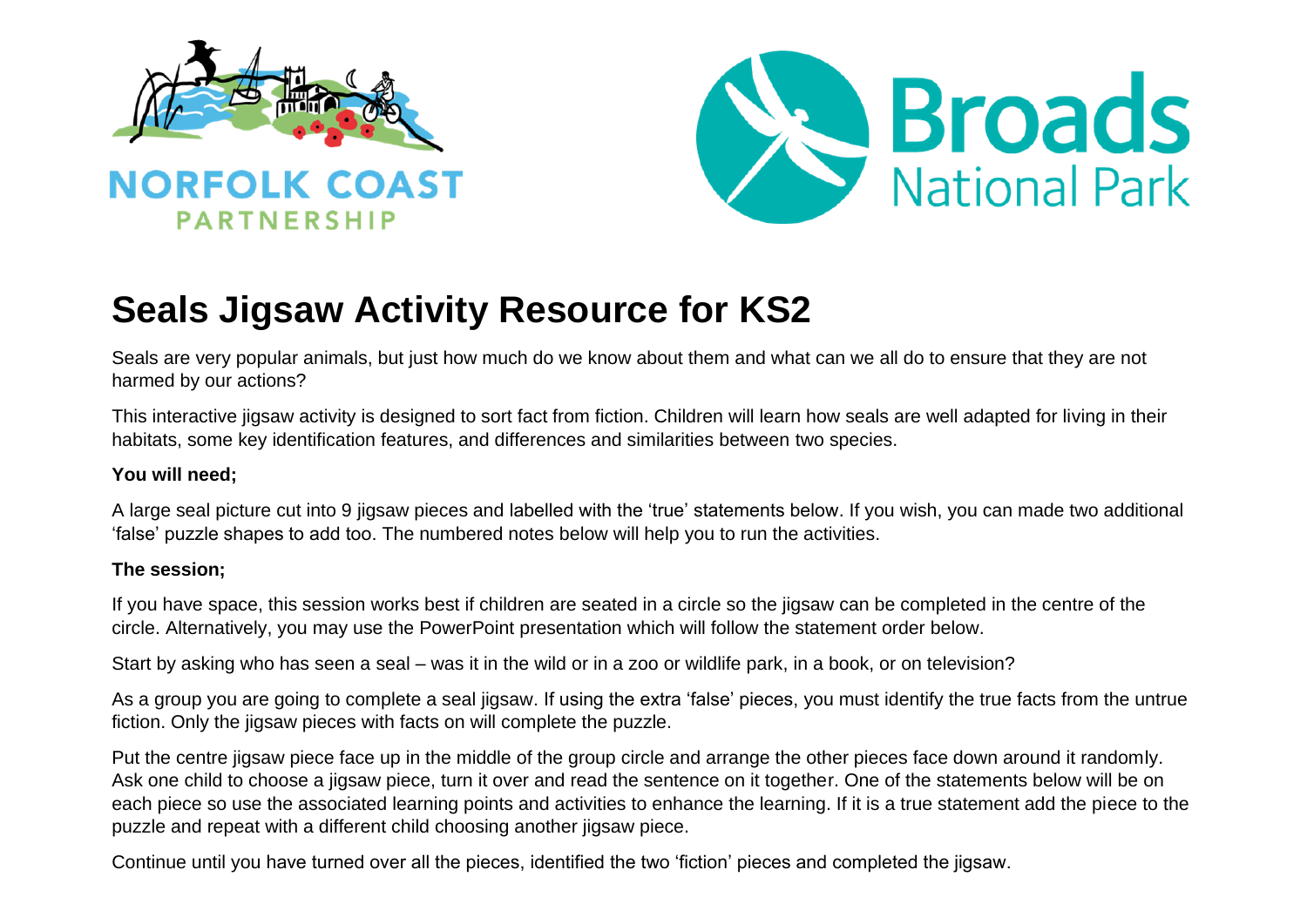| Jigsaw piece<br>statement                              | <b>Learning points</b>                                                                                                                                                                                                                                                                                                                                                                                                                                                                                                   | <b>Activities</b>                                                                                                                                                                                                                                                                                                                    | <b>Resources</b>                                                                                                                                                                           |
|--------------------------------------------------------|--------------------------------------------------------------------------------------------------------------------------------------------------------------------------------------------------------------------------------------------------------------------------------------------------------------------------------------------------------------------------------------------------------------------------------------------------------------------------------------------------------------------------|--------------------------------------------------------------------------------------------------------------------------------------------------------------------------------------------------------------------------------------------------------------------------------------------------------------------------------------|--------------------------------------------------------------------------------------------------------------------------------------------------------------------------------------------|
| Seals are mammals                                      | Seals are mammals and belong to the<br>pinniped family. Pinniped means 'fin -<br>foot'                                                                                                                                                                                                                                                                                                                                                                                                                                   | Can children name the features of a mammal; fur,<br>warm blooded, live young, milk.<br>Ask: How is a seal well adapted to its environment?<br>(notes below 1)<br>Use the mitten to help children envisage that a seal's<br>flipper is a similar bone structure to a human hand,<br>but padded and webbed.                            | Large mitten                                                                                                                                                                               |
| Male seals are called<br>bulls                         | This is true                                                                                                                                                                                                                                                                                                                                                                                                                                                                                                             | Ask what a female/mother seal is called (a cow)<br>Ask what a baby seal is called (a pup)                                                                                                                                                                                                                                            |                                                                                                                                                                                            |
| Seals can be hurt by<br>litter, nets and beach<br>toys | Litter can cause injury to all animals $-$ it<br>can have sharp edges or can entangle<br>them which then means they are<br>unable to feed or swim properly.<br>Nets from fishing can entangle seals.<br>Burst balloons can look like food to see<br>creatures and will harm animals if<br>swallowed. Ask children how the<br>balloon may have ended up in the sea<br>or on a beach which will lead to a<br>discussion on balloon releases.<br>We can all take responsibility for<br>preventing litter in the environment | Using the toy seal, demonstrate how litter and<br>netting can entangle seals.<br>Show how a ring frisbee can get stuck and explain<br>the consequences.<br>Using a couple of pieces of the litter, find how long<br>these take to decompose on the timeline.                                                                         | Soft toy seal<br>Various (clean & no sharp<br>edges) pieces of litter.<br>Burst balloon<br>A hoop frisbee<br>Piece of netting<br>Decomposition times for litter<br>used<br>(notes below 2) |
| There are two species<br>of seal in Britain            | This is true, apart from very occasional<br>visits from Arctic species, such as<br>ringed or ribbon seals that have swum<br>a bit far south!                                                                                                                                                                                                                                                                                                                                                                             | Explain head and size shape identification features<br>as well as seasonal pupping differences (notes<br>below 3)<br>Mark one side of the room or area as 'grey seals'<br>and the other side as 'common seals'. Call out a<br>feature of one and children run to whichever side<br>they think is the correct answer. (notes below 3) | Photo of grey seal & photo of<br>common seal                                                                                                                                               |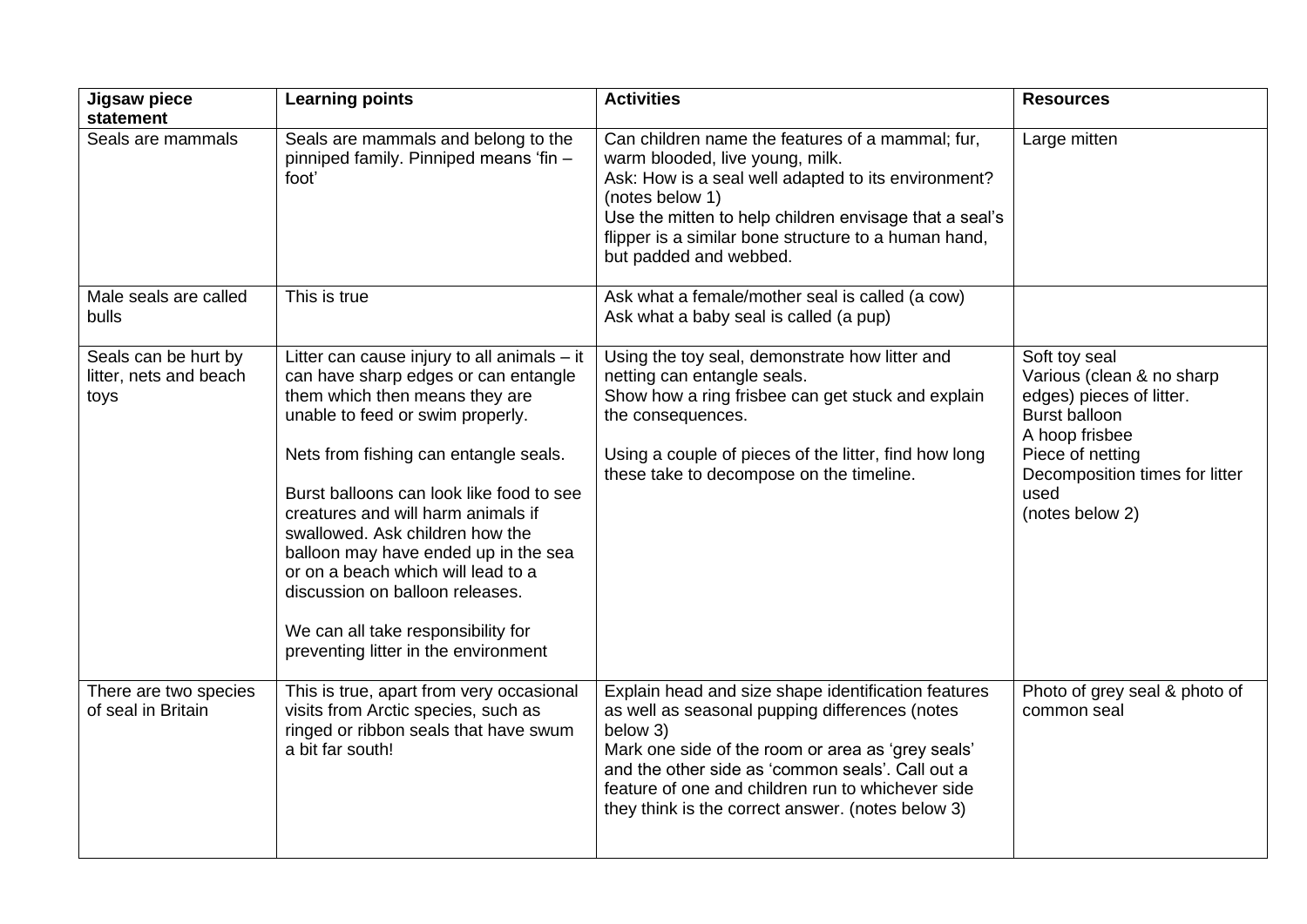| Common seals are<br>common & grey seals<br>are grey                       | X This is false                                                                                                                                                                                                                                                                                                     | Common seals have suffered from diseases and<br>pollution and their numbers are lower than they used<br>to be.<br>Grey seals and common seals can all be a range of<br>colours from pale grey, shades of brown and even |                                                                               |
|---------------------------------------------------------------------------|---------------------------------------------------------------------------------------------------------------------------------------------------------------------------------------------------------------------------------------------------------------------------------------------------------------------|-------------------------------------------------------------------------------------------------------------------------------------------------------------------------------------------------------------------------|-------------------------------------------------------------------------------|
|                                                                           |                                                                                                                                                                                                                                                                                                                     | black.                                                                                                                                                                                                                  |                                                                               |
| A happy seal is banana<br>shaped!                                         | A healthy, happy common seal will<br>often lie on its side with its head raised<br>and its rear flippers together raised too.<br>Sometimes seals will flap their front<br>flipper and it does look as though they<br>are waving, but generally it is a sign<br>that another seal, or you, are getting<br>too close. | Spread out and see if everyone can lie like a happy<br>seal!                                                                                                                                                            | Plenty of space                                                               |
| Seals are carnivores                                                      | This is true.                                                                                                                                                                                                                                                                                                       | Can the children identify the seal prey types?                                                                                                                                                                          | Photos of seal prey - British                                                 |
|                                                                           |                                                                                                                                                                                                                                                                                                                     | What sort of teeth do children expect the seal to<br>have?                                                                                                                                                              | coastal marine fish, but also<br>shrimps, squid, whelks, crabs<br>and mussels |
|                                                                           |                                                                                                                                                                                                                                                                                                                     |                                                                                                                                                                                                                         | Photo of seal teeth                                                           |
| seals are cuddly                                                          | <b>X</b> This is false                                                                                                                                                                                                                                                                                              | Seals have very sharp teeth and will defend<br>themselves (bite!) if they are scared.<br>Ask children why they think seals might be<br>frightened of people.                                                            |                                                                               |
| Adult seals can hold<br>their breath under water<br>for as long as 1 hour | This is true - some species can hold<br>their breath for longer, even for as long<br>as an hour and a half                                                                                                                                                                                                          | Depending on the group of children, and only with<br>teacher's permission, use a stopwatch to see how<br>long we can comfortably hold our breath for. Ensure<br>no one over-does this!                                  | Timer or stopwatch                                                            |
| People and dogs must<br>keep at least 10 metres<br>away from seals        | This is true $-$ we must be even further<br>away near a rocky shore where seals<br>cannot move away easily. 10 metres is<br>a minimum distance $-50$ metres away<br>is best.                                                                                                                                        | Use the tape measure to see what 1 metre looks<br>like. If you have space, measure 10 metres to see<br>how far it is.                                                                                                   | Tape measure                                                                  |
|                                                                           | Seal pups will become abandoned if<br>their mother seal is chased away. Seal<br>pups can get squashed if frightened<br>adults are rushing back into the sea<br>away from people or dogs.                                                                                                                            |                                                                                                                                                                                                                         |                                                                               |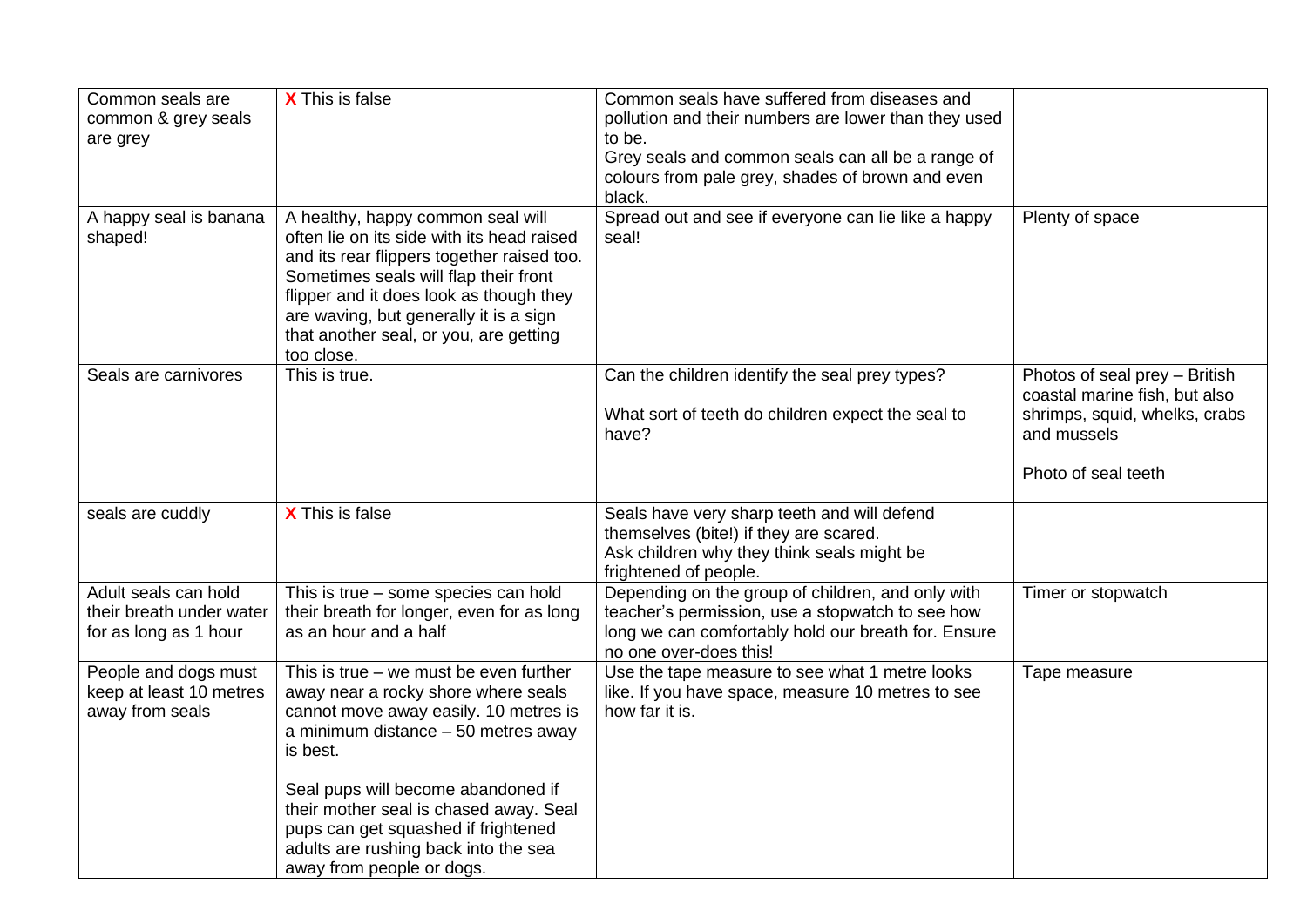## **Notes to support seal activities;**

#### **1. Adaptations to their environment**

- very streamlined shape
- webbed flippers so are great swimmers
- fatty blubber under their skin to keep them warm
- long bristly whiskers to help them find food in murky water
- nostrils that close when relaxed and special muscles to open them to breathe

## **2. Litter dangers & decomposition**

Juice carton – 5 years Aluminium can – 100 years Plastic bottle – 450 years Glass bottle – 1 million years Styrofoam packaging – never!

Balloon and lantern releases aren't just a moment of fun as they have significant negative consequences when they fall back to earth. Balloons sold as "degradable" are known to last a number of months, even years, and pose a choking threat to wildlife at sea, and on land. Balloons, balloon string and sky lanterns create a dangerous hazard

## **3. Differences between grey seals and common seals**

| <b>Grey seals</b>                                              | <b>Common seals</b>                                       |
|----------------------------------------------------------------|-----------------------------------------------------------|
| Large arched muzzle (nose)                                     | Small turned up muzzle (nose)                             |
| Parallel nostrils                                              | V shaped nostrils                                         |
| Pups born in the winter                                        | Pups born in the summer                                   |
| Pups have thick white fur                                      | Pups Have short fur when born                             |
| Pups stay on land for at least 3 weeks when born               | Pups can swim with their mothers soon after they are born |
| Like to lie in groups with other seals                         | Like their own space on the beach                         |
| Also known as Atlantic seals                                   | Also known as Harbour seals                               |
| Their scientific name Halichoerus grypus means hook-nosed sea- | Their scientific name Phoca vitulina means calf-like seal |
| pig                                                            |                                                           |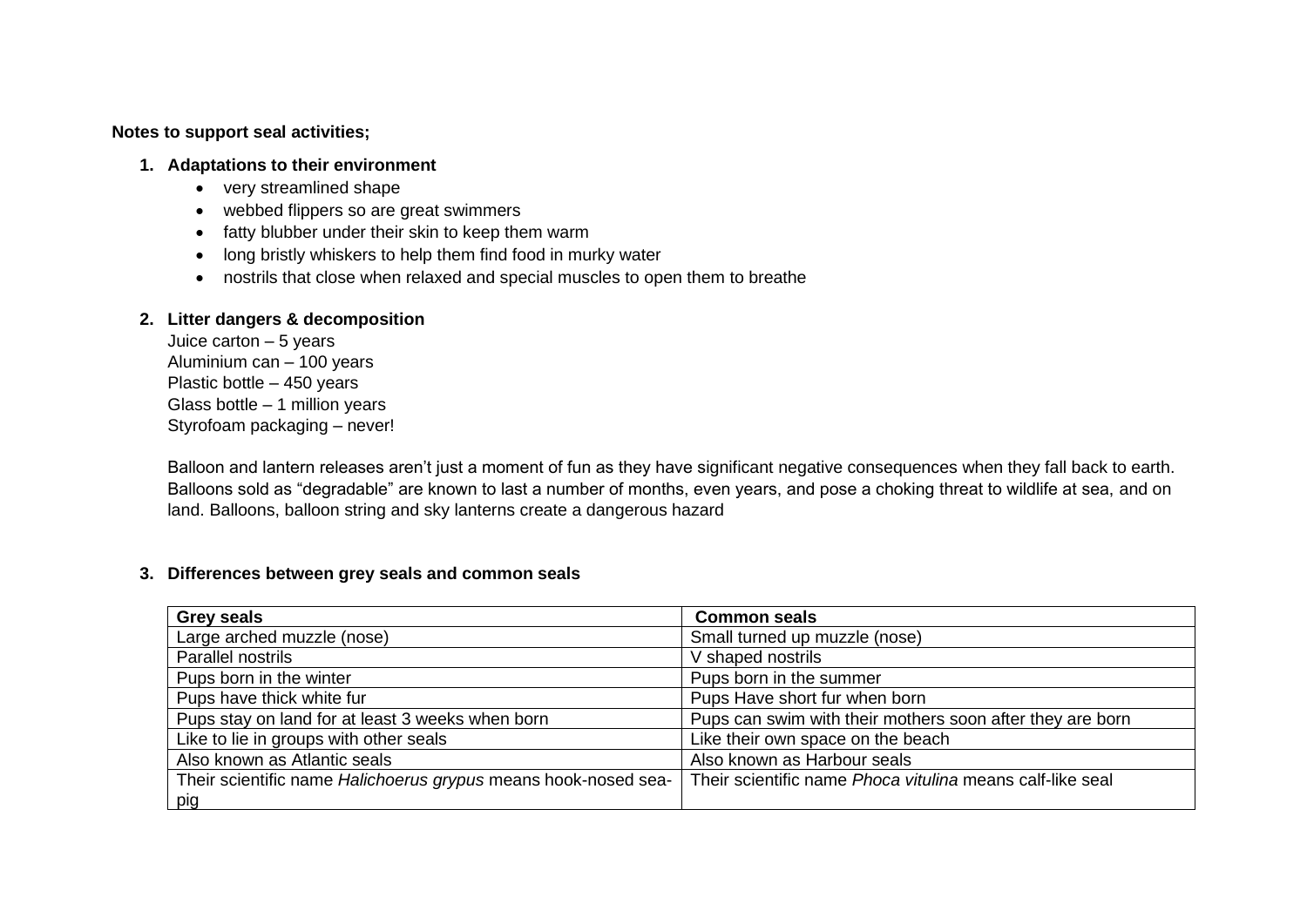**Seal Jigsaw pieces labels**

**Seals are mammals**

**Male seals are called bulls**

**Seals can be hurt by litter, nets and beach toys**

**There are two species of seal in Britain**

**Common seals are common and grey seals are grey**

**A happy seal is banana shaped!**

**Seals are carnivores**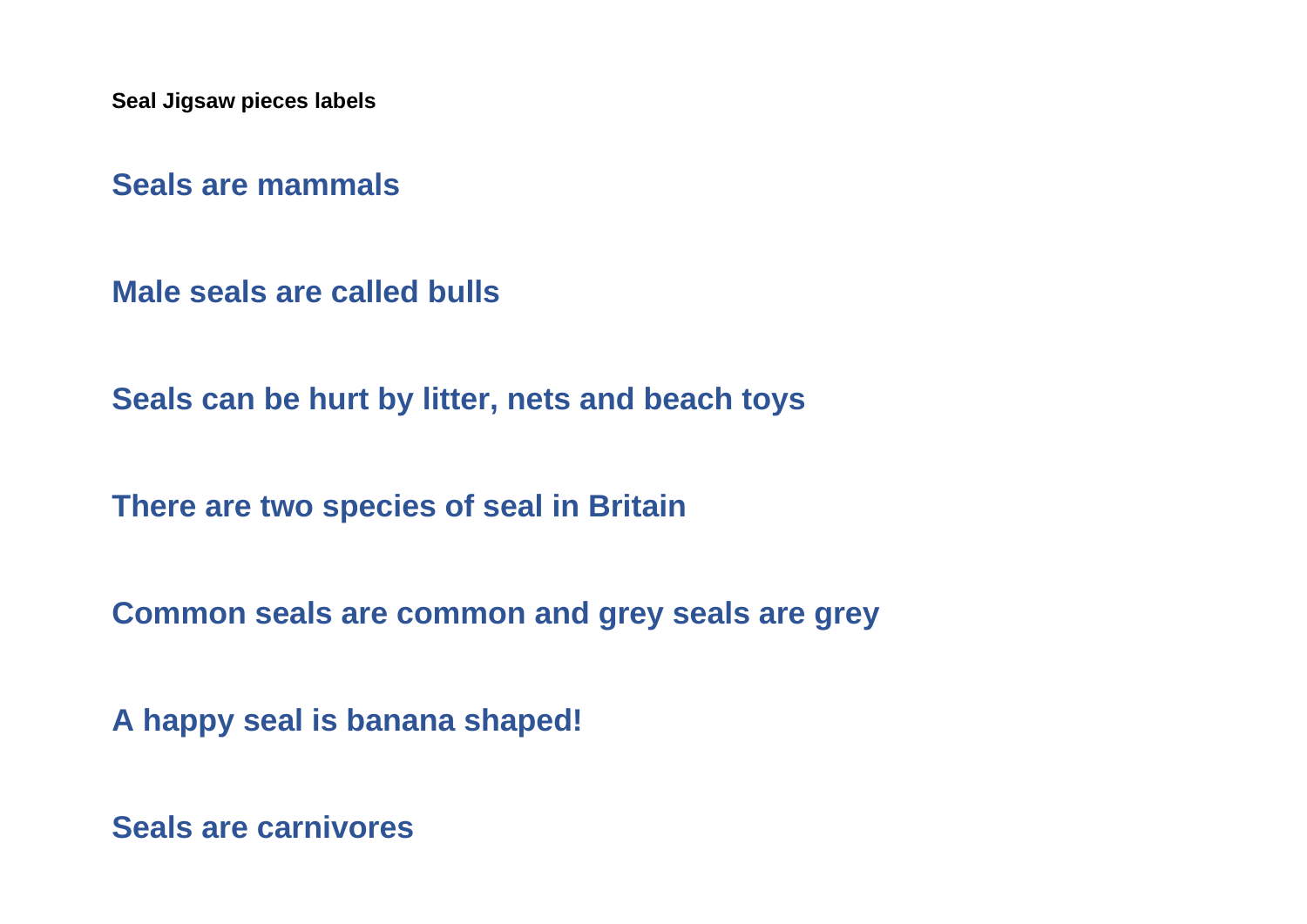**Seals are cuddly**

**Adult seals can hold their breath under water for as long as 1 hour**

**People and dogs must keep at least 10 metres away from seals**